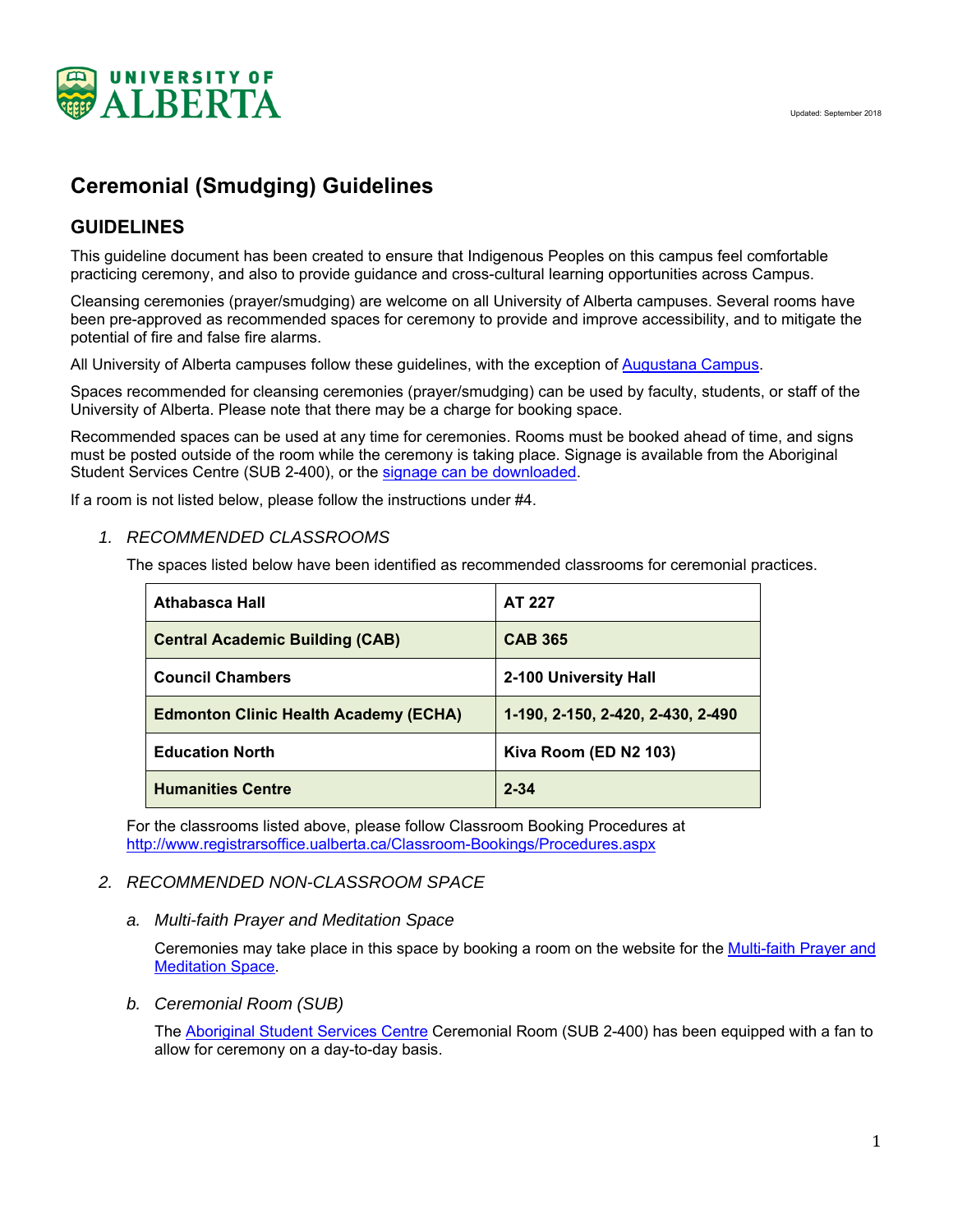

# *c. Other Recommended Space Locations*

For the following rooms, please contact the faculty or unit to book the space.

| <b>Room</b>                                                        | <b>Contact to book</b> | <b>Email</b>                | <b>Phone</b> |  |  |
|--------------------------------------------------------------------|------------------------|-----------------------------|--------------|--|--|
| <b>Agriculture, Life and Environmental Sciences (ALES)</b>         |                        |                             |              |  |  |
| <b>Atrium</b>                                                      | <b>Rehana Bennett</b>  | rrbennet@ualberta.ca        | 780-492-0102 |  |  |
| <b>Alberta School of Business</b>                                  |                        |                             |              |  |  |
| 540A, 540B and 504 -<br>there is a charge to rent<br>these spaces. | Nadine Badry           | Nadine.badry@ualberta.ca    | 780-492-1522 |  |  |
| <b>Education South</b>                                             |                        |                             |              |  |  |
| 107, 113, 122, 128, 129,<br>533A, 733A, 749, 751,<br>1030          | <b>Elaine Holtz</b>    | Elaine.holtz@ualberta.ca    | 780-492-0847 |  |  |
| <b>Education North</b>                                             |                        |                             |              |  |  |
| 4-110, 5-109, 7-111, 7-131                                         | <b>Elaine Holtz</b>    | Elaine.holtz@ualberta.ca    | 780-492-0847 |  |  |
| <b>Enterprise Square (signage available at Security)</b>           |                        |                             |              |  |  |
| 2-157 (Faculty of Business)                                        | Sarah Cristello        | scristel@ualberta.ca        | 780-492-5832 |  |  |
| 2-620i (Faculty of Extension)                                      | Maggie Rojas           | Maggie.rojas@ualberta.ca    | 780-492-5039 |  |  |
| <b>Humanities Centre</b>                                           |                        |                             |              |  |  |
| 3-95, 4-59                                                         | Bob Longworth          | Bob.longworth@ualberta.ca   | 780-492-7839 |  |  |
| $4 - 29$                                                           | <b>Claire Fournier</b> | Claire.fournier@ualberta.ca | 780-492-8866 |  |  |
| 4-65                                                               | Lori Myers             | Lori.myers@ualberta.ca      | 780-492-6457 |  |  |
| <b>Law Centre</b>                                                  |                        |                             |              |  |  |
| <b>LC105</b>                                                       |                        | rmbook@ualberta.ca          |              |  |  |
| <b>Medical Science Building</b>                                    |                        |                             |              |  |  |
| $2 - 02$                                                           | <b>Tibetha Kemble</b>  | kemble@ualberta.ca          |              |  |  |
| <b>Pembina Hall</b>                                                |                        |                             |              |  |  |
| 2-06, 2-30                                                         | <b>Bev Findlay</b>     | nativest@ualberta.ca        | 780-492-0519 |  |  |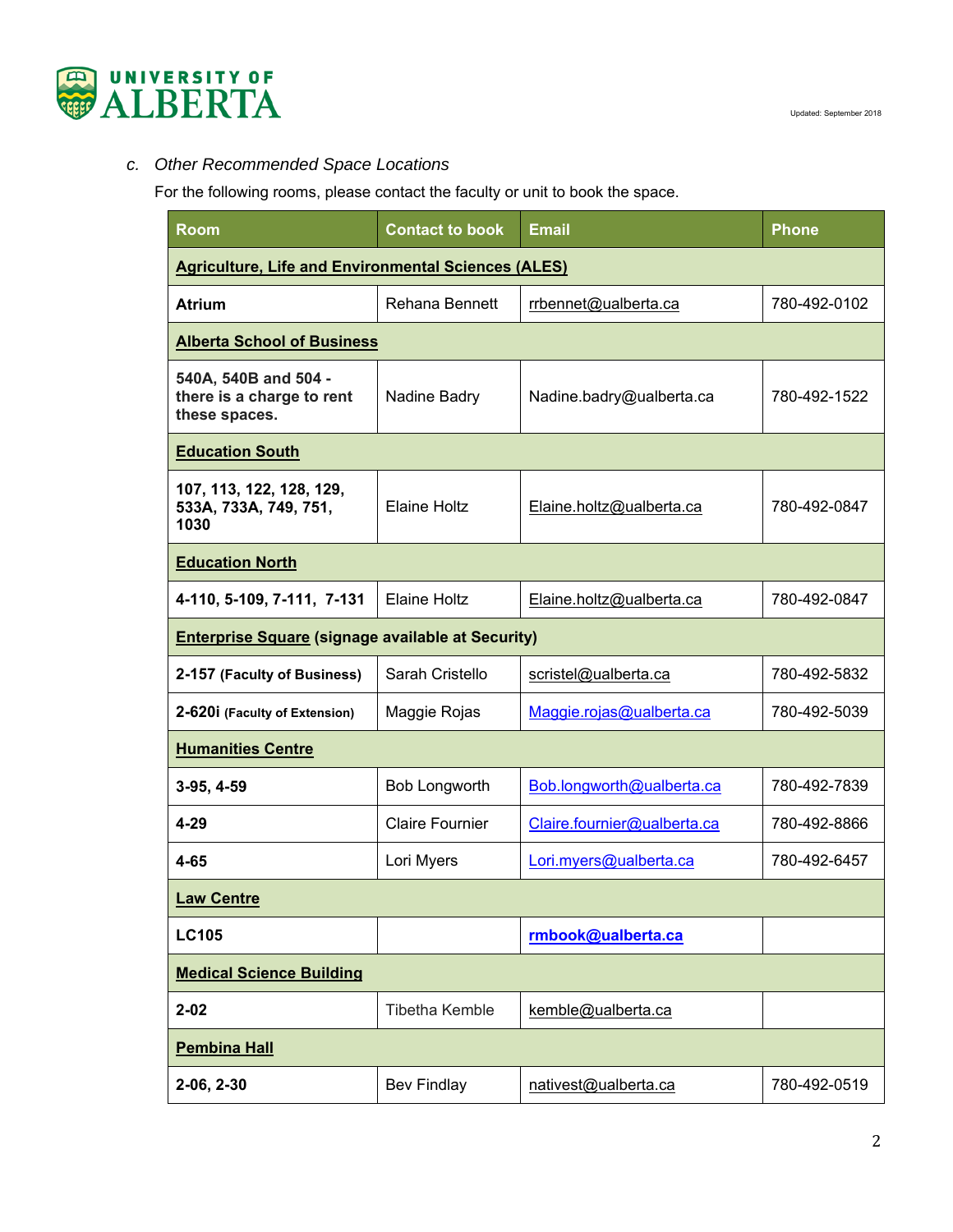

| <b>Van Vliet Centre</b>                              |                                                                                                    |                                |              |  |  |
|------------------------------------------------------|----------------------------------------------------------------------------------------------------|--------------------------------|--------------|--|--|
| <b>Main Gym</b><br>East Gym 1-220                    | https://www.ualberta.ca/physical-education-recreation/facilities/north-<br>campus/facility-rentals |                                |              |  |  |
| <b>Campus Saint-Jean</b>                             |                                                                                                    |                                |              |  |  |
| Pavillon Lacerte (1-07),<br>Pavillon McMahon (1-44C) | Christian<br>Tremblay                                                                              | Christian.tremblay@ualberta.ca | 780-991-0936 |  |  |

# *3. RECOMMENDED SPACES IN RESIDENCE*

#### a. Residence Rooms

Any student who wishes to pray/smudge in their room may do so and would simply let their roommate(s) know, if applicable, and connect with their Residence Coordinator for signage to let neighbours know that there is a ceremony (prayer/smudge) in that particular space.

#### b. Other Spaces in Residence

| <b>Room</b>                                                                                                                                                                                                          | <b>Contact to book</b>                                                                 | <b>Email</b>                        | <b>Phone</b> |  |  |
|----------------------------------------------------------------------------------------------------------------------------------------------------------------------------------------------------------------------|----------------------------------------------------------------------------------------|-------------------------------------|--------------|--|--|
| <b>Lister Centre</b>                                                                                                                                                                                                 |                                                                                        |                                     |              |  |  |
| Alberta Room, Aurora<br>Room, Bison Room,<br>Evergreen Room,<br><b>Glacier Room, Lister</b><br><b>Dining Centre, Maple</b><br><b>Leaf Room, Prairie</b><br>Room, Wild Rose Room,<br><b>David Tuckey</b><br>Gymnasium | Conference<br><b>Services</b>                                                          | conference.services@ualberta.c<br>a | 780-492-6057 |  |  |
| <b>HUB</b>                                                                                                                                                                                                           |                                                                                        |                                     |              |  |  |
| <b>The Vault</b>                                                                                                                                                                                                     | <b>HUB Community</b><br>Association                                                    |                                     | 780-439-8410 |  |  |
| <b>East Campus Village (ECV)</b>                                                                                                                                                                                     |                                                                                        |                                     |              |  |  |
| <b>E-Campus Commons</b>                                                                                                                                                                                              | Book through the Residence Coordinator of the building you are<br>currently living in. |                                     |              |  |  |

# *4. REQUESTING CEREMONY IN OTHER SPACES*

All requested space is to be visited by the Environment, Health and Safety to assess the dynamics of the space. Additional space for ceremonies may be added to this list of recommended spaces after an assessment. To request an assessment please:

- a. Fill out the *Space Evaluation* form. This is automatically sent to Environment, Health and Safety.
- b. You will receive instructions by e-mail.